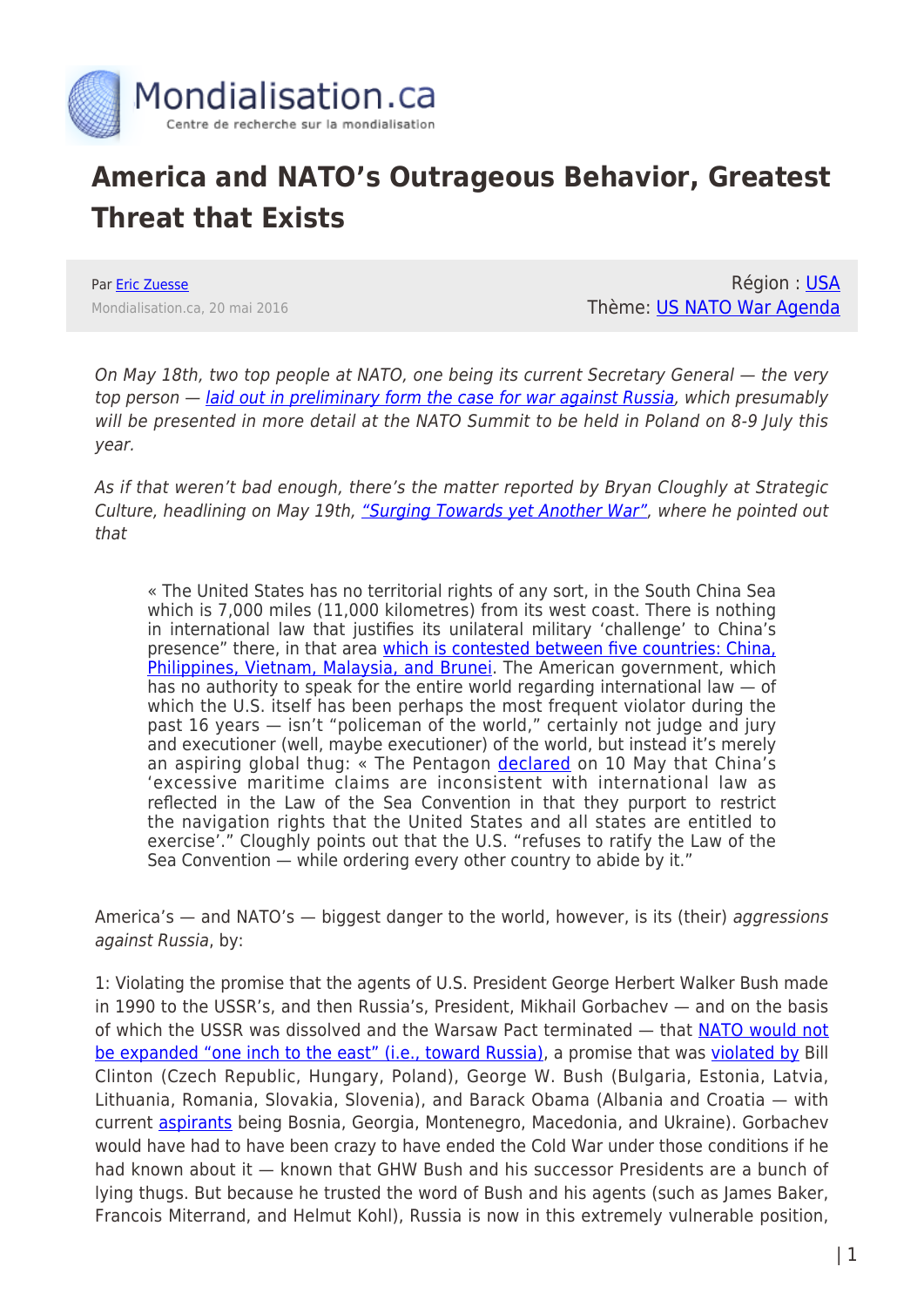and Gorbachev himself thus has [the lowest approval-rating of all Russia's rulers since the](http://www.upi.com/Top_News/World-News/2012/02/02/Gorbachev-named-least-popular-Russia-leader/27121328208913/) [czars: below even that of Stalin \(28%\) and Yeltsin \(17%\)](http://www.upi.com/Top_News/World-News/2012/02/02/Gorbachev-named-least-popular-Russia-leader/27121328208913/).

Another poll, of only 20th-Century leaders of Russia (i.e., excluding Putin and Medvedev, both of whom scored atop that other poll), [rated Brezhnev the best, and Gorbachev the](https://www.rt.com/politics/brezhnev-stalin-gorbachev-soviet-638/) [worst](https://www.rt.com/politics/brezhnev-stalin-gorbachev-soviet-638/). (That poll included Czar Nicholas II, who, along with Lenin and Khrushchev, rated near 50% approval. The only leader who was almost as low-rated as Gorbachev's 20% was Yeltsin, at 22%.) Though Gorbachev was a sucker, America's recent Presidents have been even worse than that — and the entire world is now threatened by what they did (and, under Obama, are doing, perhaps culminating).

2: Overthrowing the secular leader of Libya, who held that nation together and gave it the highest living-standard in Africa — overthrowing Muammar Gaddafi because he was friendly toward Russia — turned that country into a failed state and another festering hotbed for jihadists.

3: [Scheming ever since 1949 to overthrow Syria's secular leaders so as to enable Saudi oil](http://www.politico.eu/article/why-the-arabs-dont-want-us-in-syria-mideast-conflict-oil-intervention/) [to be pipelined through it into Europe so as to choke off Russia's largest oil and gas market](http://www.politico.eu/article/why-the-arabs-dont-want-us-in-syria-mideast-conflict-oil-intervention/) [and hand it to the fundamentalist Saud family who own Saudi Arabia, and the](http://www.politico.eu/article/why-the-arabs-dont-want-us-in-syria-mideast-conflict-oil-intervention/) [fundamentalist Thani family who own Qatar](http://www.politico.eu/article/why-the-arabs-dont-want-us-in-syria-mideast-conflict-oil-intervention/) — [both of which](http://www.washingtonsblog.com/2016/02/terrorists-arent-hitting-u-s-now.html) families (an[despecially the](http://rinf.com/alt-news/breaking-news/al-qaedas-bookkeeper-spills-beans/) [Sauds](http://rinf.com/alt-news/breaking-news/al-qaedas-bookkeeper-spills-beans/)) are top financial backers of jihadists (everywhere but in their own countries), which are[America's best foot-soldiers against the leaders of nations who are friendly to](https://www.youtube.com/watch?v=A9RCFZnWGE0) [Russia](https://www.youtube.com/watch?v=A9RCFZnWGE0) (and in Chechnia were trying to get Putin overthrown).

[Obama even prioritizes ousting Assad over defeating Syria's jihadists, as a consequence of](http://www.washingtonsblog.com/2016/05/obama-prioritizes-ousting-assad-defeating-syrias-jihadists.html) [which Syria has by far the world's highest misery-index in Gallup's polling of 140 nations,](http://www.washingtonsblog.com/2016/05/obama-prioritizes-ousting-assad-defeating-syrias-jihadists.html) and [a comprehensive article on the subject](http://empireexposed.blogspot.co.id/2016/05/israel-is-global-organ-harvesting.html) noted that "at least [18,000 Syrians have had](http://www.upi.com/Top_News/World-News/2016/05/12/The-underbelly-of-Syrias-war-a-thriving-trade-in-human-organs/5301462896201/) [organs](http://www.upi.com/Top_News/World-News/2016/05/12/The-underbelly-of-Syrias-war-a-thriving-trade-in-human-organs/5301462896201/) removed during the war thus far" and, "All this tragic human horror only occurs because of an overly aggressive, imperialistic US-Israeli foreign policy creating a path of chaos and destruction across the Middle East and North Africa secretly [supporting Islamic](http://www.globalresearch.ca/the-isis-islamic-terrorists-are-supported-by-the-us-israel-and-saudi-arabia/5396171) [terrorists](http://www.globalresearch.ca/the-isis-islamic-terrorists-are-supported-by-the-us-israel-and-saudi-arabia/5396171) to fight US-Israeli proxy wars to illegally overthrow sovereign national governments like Assad's." Unfortunately, that commentator ignored the key fact: that the reason Obama wants Assad overthrown is that Assad supports and is supported by Russia. (Israel's government might have different motivation on that matter, but [likewise supports](http://www.independent.co.uk/news/world/middle-east/syria-civil-war-the-israeli-hospitals-treating-wounded-soldiers-from-the-violence-across-the-border-10121010.html) [the jihadists](http://www.independent.co.uk/news/world/middle-east/syria-civil-war-the-israeli-hospitals-treating-wounded-soldiers-from-the-violence-across-the-border-10121010.html) — and is importantly [profiting from the organ-trade](http://empireexposed.blogspot.co.id/2016/05/israel-is-global-organ-harvesting.html).)

4: [Overthrowing the democratically elected President of Ukraine in 2014](https://www.youtube.com/watch?v=8-RyOaFwcEw) and replacing his democratic government by [a barbaric fascist regime](http://www.washingtonsblog.com/2014/05/videos-photos-odessan-massacre-done.html) which perpetrated [a massive ethnic](http://rinf.com/alt-news/editorials/obamas-ukrainian-stooges/)[cleansing operation against its former Donbass region](http://rinf.com/alt-news/editorials/obamas-ukrainian-stooges/), which had [voted 90% for that](http://observationalism.com/wp-content/uploads/2014/01/Ukraine_historical_vs_electoral_2010.png) **[President](http://observationalism.com/wp-content/uploads/2014/01/Ukraine_historical_vs_electoral_2010.png)**. Then slapping economic sanctions against, and now even threatening invasion of, Russia, for Russia's having [protected Crimeans](http://www.fort-russ.com/2015/02/korsun-massacre-anniversary-what-really.html) (who had [voted 75% for that overthrown](http://observationalism.com/wp-content/uploads/2014/01/Ukraine_historical_vs_electoral_2010.png) [President](http://observationalism.com/wp-content/uploads/2014/01/Ukraine_historical_vs_electoral_2010.png)) from their being similarly invaded, and from Obama's intended take-over of Russia's key naval base there at Sebastopol. (Oh, and did I mention, [crashing Ukraine's](http://www.washingtonsblog.com/2015/03/worlds-great-newspaper-reports-ukraine.html) [economy,](http://www.washingtonsblog.com/2015/03/worlds-great-newspaper-reports-ukraine.html) and [stripping it](https://off-guardian.org/2016/05/18/the-eu-and-the-deforestation-of-ukraine/)  $-$  but there's too muc[hmisery](http://www.globalresearch.ca/gallup-ukrainians-loathe-the-kiev-government-imposed-by-obama/5497679) in Ukraine now to even begin to itemize.)

5: Creating the refugee crisis in Europe, which doesn't only produce hell for the millions of refugees from America's coups and invasions, but which also weakens Europe — an American 'ally,' but an 'ally' which America's Presidents don't want to be able to overtake the U.S. so as to become the world's top dog.